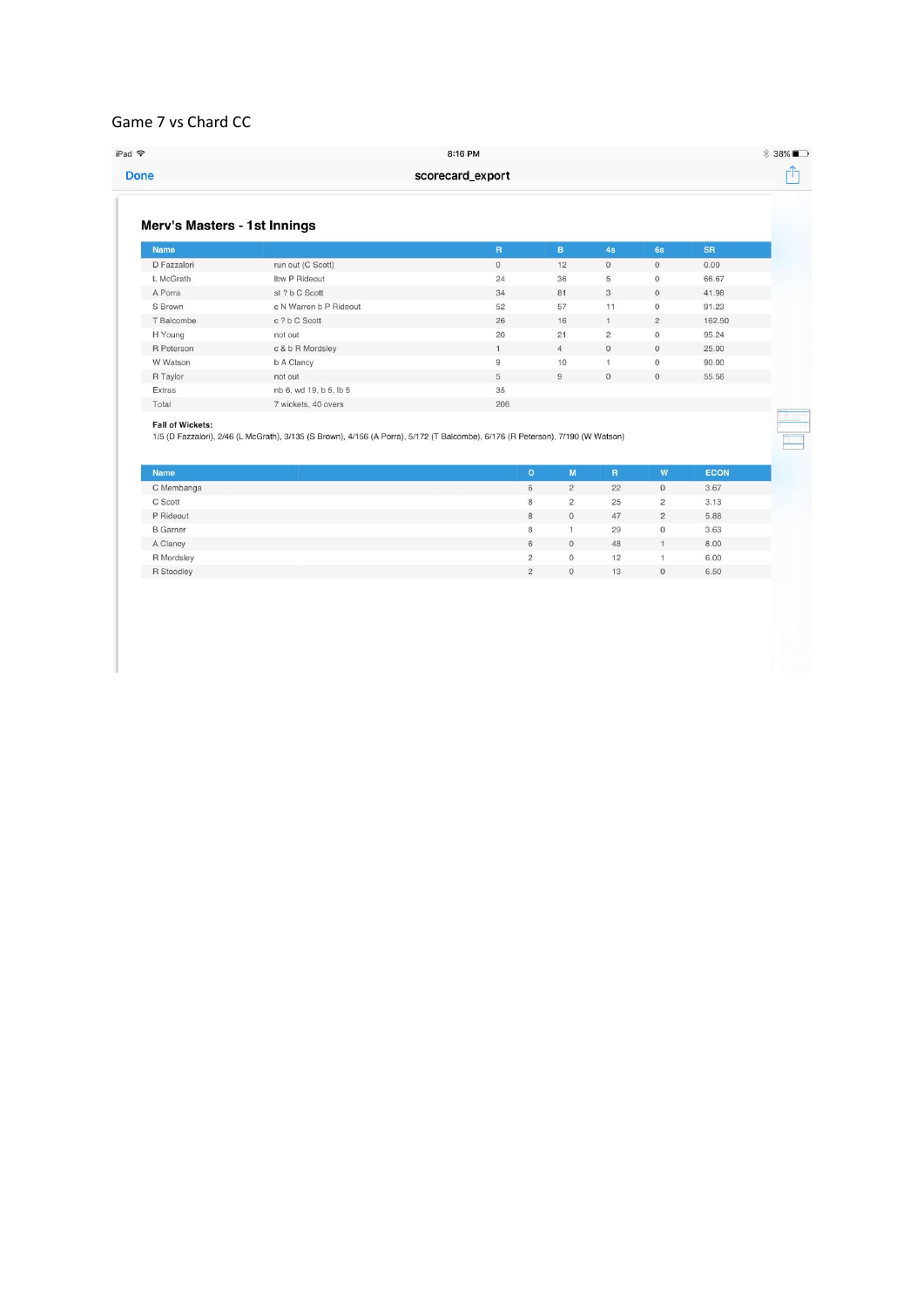|                        | <b>GAME STARTED</b>               |                    |                               |                                                                     |   |                          |               |                      | WEATHER                                                                                                                                                                                                                                                                                                                                                                                                                                                       |               |                       |                    |              |                   |                                     |                                                           |                                                                                |                        |            |                    |                |                    |               |                  |           |               |                 |                    |                                                                        |
|------------------------|-----------------------------------|--------------------|-------------------------------|---------------------------------------------------------------------|---|--------------------------|---------------|----------------------|---------------------------------------------------------------------------------------------------------------------------------------------------------------------------------------------------------------------------------------------------------------------------------------------------------------------------------------------------------------------------------------------------------------------------------------------------------------|---------------|-----------------------|--------------------|--------------|-------------------|-------------------------------------|-----------------------------------------------------------|--------------------------------------------------------------------------------|------------------------|------------|--------------------|----------------|--------------------|---------------|------------------|-----------|---------------|-----------------|--------------------|------------------------------------------------------------------------|
|                        | <b>CVEHS</b><br>BROKE <sub></sub> | <b>PENS, B/F</b>   | <b>INCESSENT</b>              | <b>SPORE</b><br><b>CIVERS</b>                                       | × | O)                       | Uï            | ム                    | ω                                                                                                                                                                                                                                                                                                                                                                                                                                                             |               | <b>GAME FINISHED</b>  |                    |              |                   |                                     |                                                           |                                                                                |                        |            |                    |                |                    |               |                  |           |               |                 |                    | C BOURNE'S CUMULATIVE COPYRIGHT ALL RIGHTS AFSERVED IN DOUBLE A OD CTD |
| <b>MOSE/SEXAR</b><br>S |                                   |                    |                               |                                                                     |   |                          |               |                      |                                                                                                                                                                                                                                                                                                                                                                                                                                                               |               | N                     | u                  |              |                   | $-28 -$                             |                                                           | ž                                                                              | $\ddot{\circ}$         | ω          | œ                  | si             |                    |               |                  |           |               |                 |                    |                                                                        |
|                        |                                   |                    |                               |                                                                     |   | 0.54220001               | W. Warson     | $\mathcal{A}$ .      | $\vee$                                                                                                                                                                                                                                                                                                                                                                                                                                                        |               | Ś,                    |                    |              | <b>Band</b>       |                                     |                                                           |                                                                                | $\circ$                | KG         |                    |                | C)                 | <b>kay</b>    | $\mathfrak{g}_h$ | <b>Ua</b> | to.           | $+4$            |                    |                                                                        |
|                        | 运                                 |                    |                               | ö                                                                   |   |                          |               |                      | Crent                                                                                                                                                                                                                                                                                                                                                                                                                                                         |               | Blanch                |                    | BOWLERS      | $\frac{1}{2}$     | 25 3 31                             | řά                                                        | A. CLANCY                                                                      |                        |            | $\overline{\cdot}$ | H.             |                    |               |                  | S         | Z             |                 |                    | 大学 三十                                                                  |
|                        | ğ<br>E                            |                    | υ                             | ÷<br>ha.                                                            |   |                          |               |                      |                                                                                                                                                                                                                                                                                                                                                                                                                                                               |               |                       |                    |              |                   |                                     |                                                           |                                                                                | Lens                   |            |                    |                |                    |               |                  |           |               |                 |                    |                                                                        |
|                        | šő,                               |                    |                               | ta                                                                  |   |                          |               | BALLENDE             |                                                                                                                                                                                                                                                                                                                                                                                                                                                               |               |                       | R. TAYLOR          |              | š                 |                                     | <b>FLASS AT THE FALL</b><br>sir                           |                                                                                |                        | B-SARNER   | Rideout            | MANGA          | R-StoodLEY         | スミックにつく       | Remainsion       |           |               |                 | <b>BATSMEN</b>     |                                                                        |
|                        | 8<br>57                           |                    | ×                             | 먾<br>$\Delta$                                                       |   | $\frac{1}{2}$<br>÷.      |               | $\frac{1}{\sqrt{2}}$ |                                                                                                                                                                                                                                                                                                                                                                                                                                                               |               |                       |                    |              |                   | 39 4                                | g<br>ж                                                    |                                                                                |                        |            |                    |                |                    |               |                  | FLETCHEL  | <b>GHASHA</b> | It-Denning      |                    |                                                                        |
|                        | 89                                |                    |                               | <b>CH</b><br>$\circ$                                                |   |                          |               | Ĥ                    | $\begin{bmatrix} \mathbf{b}_1 \\ \mathbf{c}_2 \\ \mathbf{c}_3 \\ \mathbf{c}_4 \\ \mathbf{c}_5 \\ \mathbf{c}_6 \\ \mathbf{c}_7 \\ \mathbf{c}_8 \\ \mathbf{c}_8 \\ \mathbf{c}_9 \\ \mathbf{c}_1 \\ \mathbf{c}_1 \\ \mathbf{c}_2 \\ \mathbf{c}_2 \\ \mathbf{c}_3 \\ \mathbf{c}_4 \\ \mathbf{c}_6 \\ \mathbf{c}_7 \\ \mathbf{c}_8 \\ \mathbf{c}_9 \\ \mathbf{c}_9 \\ \mathbf{c}_9 \\ \mathbf{c}_9 \\ \mathbf{c}_9 \\ \mathbf{c}_9 \\ \mathbf{c}_9 \\ \mathbf{c}_$ |               | ۴                     |                    | u            |                   |                                     | <b>FOYS</b>                                               |                                                                                |                        |            |                    |                |                    |               |                  |           |               |                 | 뷕                  | FRINGS OF                                                              |
|                        | 8                                 |                    |                               | s                                                                   |   |                          |               | ÷                    |                                                                                                                                                                                                                                                                                                                                                                                                                                                               |               |                       |                    | na.          |                   | $\overline{\mathbb{Z}^{\text{eq}}}$ | <b>COUNG</b><br><b>CFF</b>                                |                                                                                |                        |            |                    |                |                    |               |                  |           |               |                 | ă<br>ana.          | CAT XOV                                                                |
|                        | 8<br>土地                           |                    | 12                            | $\overline{\mathfrak{m}}$<br>ø                                      |   |                          |               | are <sub>s</sub>     |                                                                                                                                                                                                                                                                                                                                                                                                                                                               | 草             |                       |                    | u            |                   |                                     |                                                           |                                                                                |                        |            |                    |                |                    |               |                  |           |               |                 | <b>Brig</b>        |                                                                        |
|                        | 25                                |                    | ίs,                           | đ                                                                   |   |                          |               |                      |                                                                                                                                                                                                                                                                                                                                                                                                                                                               |               |                       | ě                  | z.           | š                 | 51212                               | <b>STRAY</b><br>œ,                                        |                                                                                |                        |            |                    |                |                    |               |                  |           |               |                 | E o F              | CHARD                                                                  |
|                        | 蕊<br>$\frac{1}{2}$                |                    |                               | ä                                                                   |   |                          |               |                      |                                                                                                                                                                                                                                                                                                                                                                                                                                                               |               | 計                     |                    | üή           |                   | $132 -$                             | š                                                         |                                                                                |                        |            |                    |                |                    |               | Ē                |           | F             |                 |                    |                                                                        |
|                        | Ĝ,                                |                    |                               | 蒜<br>$\overline{\omega}$                                            |   |                          |               |                      |                                                                                                                                                                                                                                                                                                                                                                                                                                                               |               |                       |                    | ø            |                   | $^{+}$                              |                                                           |                                                                                |                        |            |                    | 2116 116       |                    |               |                  |           |               |                 |                    |                                                                        |
|                        | $\frac{1}{62}$                    |                    | Á,                            | ň                                                                   |   |                          |               | ř                    | $\mathbb{R}$                                                                                                                                                                                                                                                                                                                                                                                                                                                  |               | $M_{\frac{2}{5}}$ .   | $\mathbf{E}$<br>49 |              | ş                 | 388                                 | òò                                                        |                                                                                | $E(a)$ <i>izlijhij</i> |            |                    |                |                    |               |                  |           |               | 全国行为习惯          |                    |                                                                        |
|                        | EZ.<br>â                          |                    |                               | heis in 2013 01 11 12 13 28 38 40 10 10 12 13 14<br>51<br>$\vec{a}$ |   |                          |               | Y.                   |                                                                                                                                                                                                                                                                                                                                                                                                                                                               | $\frac{1}{2}$ | $\tilde{\mathcal{F}}$ | ×                  | œ            |                   |                                     | OF OUTGONG BACSMAN                                        | H21(515 7212+1                                                                 |                        |            |                    |                | ()カリハナカにトナイン250    | 141(41)中国中国+カ |                  |           |               |                 |                    |                                                                        |
|                        | 48                                |                    | 7                             | 41                                                                  |   |                          |               |                      |                                                                                                                                                                                                                                                                                                                                                                                                                                                               |               |                       |                    | ia.          |                   | $\frac{1}{2}$                       | w                                                         |                                                                                |                        |            |                    |                |                    |               |                  |           |               |                 |                    |                                                                        |
|                        | g<br>95                           |                    | Á                             |                                                                     |   |                          |               |                      |                                                                                                                                                                                                                                                                                                                                                                                                                                                               |               |                       |                    | ö            |                   | 1HI                                 |                                                           |                                                                                |                        |            |                    |                |                    |               |                  |           |               |                 |                    | PLAYED AT                                                              |
|                        | B                                 |                    | Á<br>53                       | 15 05 61 81                                                         |   |                          |               |                      |                                                                                                                                                                                                                                                                                                                                                                                                                                                               |               |                       |                    | ă            |                   |                                     | ă                                                         |                                                                                |                        |            |                    |                |                    |               |                  |           |               |                 | <b>RUNS SCORED</b> |                                                                        |
|                        | Ÿ5                                |                    |                               |                                                                     |   |                          |               |                      |                                                                                                                                                                                                                                                                                                                                                                                                                                                               |               |                       |                    | 芯            |                   | EREIDING<br>FORMS                   | BOWLING                                                   |                                                                                |                        |            |                    |                |                    |               |                  |           |               |                 |                    |                                                                        |
|                        | <b>SA 55</b>                      |                    | À,                            | 22                                                                  |   |                          |               |                      |                                                                                                                                                                                                                                                                                                                                                                                                                                                               |               |                       |                    | E,           |                   |                                     |                                                           |                                                                                |                        |            |                    |                |                    |               |                  |           |               |                 |                    |                                                                        |
|                        | $\overline{S}$                    |                    | £.                            | <b>SZ VZ 82</b>                                                     |   |                          |               |                      |                                                                                                                                                                                                                                                                                                                                                                                                                                                               |               |                       |                    | ă<br>ä,      |                   | <b>S3A0</b>                         | <b>VALGS</b>                                              |                                                                                |                        |            |                    |                |                    |               |                  |           |               |                 |                    | CRICKET CLUB V                                                         |
|                        | 29<br>89                          |                    | P.                            |                                                                     |   |                          |               |                      |                                                                                                                                                                                                                                                                                                                                                                                                                                                               |               |                       |                    |              | <b>LEG BYES</b>   | PENALTIES                           | STIVE ON                                                  |                                                                                |                        |            |                    |                |                    |               |                  |           |               |                 |                    |                                                                        |
|                        | 8                                 |                    |                               | 1921313135<br>26,27                                                 |   |                          |               |                      |                                                                                                                                                                                                                                                                                                                                                                                                                                                               |               |                       |                    | ä<br>ž       |                   |                                     | 105126                                                    |                                                                                |                        |            |                    |                |                    |               |                  |           |               |                 |                    | Walioka                                                                |
|                        | g                                 |                    |                               | BAILTON,                                                            |   |                          |               |                      |                                                                                                                                                                                                                                                                                                                                                                                                                                                               |               |                       |                    |              |                   |                                     |                                                           |                                                                                |                        |            |                    |                |                    |               |                  |           |               |                 |                    |                                                                        |
|                        | g<br>s                            |                    | ŵ<br>¥                        | 28.29.30.31                                                         |   |                          |               |                      |                                                                                                                                                                                                                                                                                                                                                                                                                                                               |               |                       |                    | ä<br>õ       |                   |                                     |                                                           |                                                                                |                        |            |                    |                |                    |               |                  |           |               |                 | $\frac{1}{2}$      |                                                                        |
|                        | 亥                                 |                    |                               | <b>RES</b>                                                          |   |                          |               |                      |                                                                                                                                                                                                                                                                                                                                                                                                                                                               |               |                       |                    | 8            |                   |                                     |                                                           |                                                                                |                        |            |                    |                |                    |               |                  |           |               |                 |                    | $\frac{1}{2}$                                                          |
|                        | <b>SG 59</b>                      |                    |                               |                                                                     |   |                          |               |                      |                                                                                                                                                                                                                                                                                                                                                                                                                                                               |               |                       |                    | N.           |                   |                                     |                                                           |                                                                                |                        |            |                    |                |                    |               | k                |           |               |                 | 001 09             |                                                                        |
|                        | 56.67                             | <b>FINAL SCORE</b> |                               |                                                                     |   |                          |               |                      |                                                                                                                                                                                                                                                                                                                                                                                                                                                               |               |                       |                    | <b>V3</b>    |                   |                                     |                                                           |                                                                                |                        |            |                    |                |                    |               |                  |           |               | ٩               |                    |                                                                        |
|                        |                                   |                    | <b>SROVISIONS JANOISIVORS</b> | EXTRAG & DISMISSALS<br><b>STATOL SNITIADS</b>                       |   |                          |               |                      |                                                                                                                                                                                                                                                                                                                                                                                                                                                               |               |                       |                    | 23           |                   |                                     |                                                           | St.Perchan                                                                     |                        | Benetes    | CT WATSIN          | CT FAZZAALI    | Ct Brown           | Run out       | BUNG             |           |               |                 | HOW OUT            |                                                                        |
|                        | 89<br>s                           |                    |                               |                                                                     |   |                          |               |                      |                                                                                                                                                                                                                                                                                                                                                                                                                                                               |               |                       |                    | 멅            | £.                | $\overline{ }$                      |                                                           |                                                                                | $\frac{7}{2}$          |            |                    |                |                    |               |                  | Boure     | LBW           | <b>Peterson</b> |                    | $\sum_{i=1}^{n}$                                                       |
|                        | $\overline{\alpha}$               |                    | PERMITES FROM OTHER INNESS    |                                                                     |   |                          |               |                      |                                                                                                                                                                                                                                                                                                                                                                                                                                                               |               |                       |                    | Ç,           |                   |                                     | ø,                                                        |                                                                                |                        |            |                    |                |                    |               |                  |           |               |                 |                    | $30 -$                                                                 |
|                        | Ħ                                 |                    |                               |                                                                     |   |                          |               |                      |                                                                                                                                                                                                                                                                                                                                                                                                                                                               |               |                       |                    |              |                   | PROVISIONAL SCOFE FOR INVESTIGATION | TOTAL EXTRAGE<br>STADDLE SUNNIGHTS                        |                                                                                |                        |            |                    |                |                    | BALLANALE     |                  |           |               |                 |                    |                                                                        |
|                        | $\overline{z}$<br>ă               |                    |                               | 图                                                                   |   |                          |               |                      |                                                                                                                                                                                                                                                                                                                                                                                                                                                               |               |                       |                    | S30M         | <b>FREE SCORE</b> |                                     |                                                           | WATSH                                                                          | 50                     | B. Allandl | BALLOWSE           | BALLOWER       | BALLONS            |               | PAYS             | Besch     | bearing       | Bearing         | <b>BOWLER</b>      | $\circ$<br>20                                                          |
|                        | ы                                 |                    |                               |                                                                     |   |                          |               |                      |                                                                                                                                                                                                                                                                                                                                                                                                                                                               |               |                       |                    |              |                   |                                     |                                                           |                                                                                |                        |            |                    |                |                    |               |                  |           |               |                 |                    |                                                                        |
|                        | $\widetilde{\mathcal{Q}}_1$       |                    |                               |                                                                     |   |                          |               |                      |                                                                                                                                                                                                                                                                                                                                                                                                                                                               |               |                       |                    | <b>BALS</b>  |                   | PERALTIES FROM OTHER INNINGS        |                                                           |                                                                                |                        |            |                    |                |                    |               |                  |           |               |                 | <b>TOTAL</b>       | $rac{31}{10}$                                                          |
|                        | <b>DB BZ BZ ZZ BZ</b>             |                    |                               |                                                                     |   |                          |               |                      | $\infty$                                                                                                                                                                                                                                                                                                                                                                                                                                                      |               | ത                     | $\circ$            | <b>SYERS</b> |                   |                                     | $\begin{bmatrix} \overline{c} & y \\ y & z \end{bmatrix}$ | C                                                                              | $\varpi$               | o          |                    | $\overline{b}$ | $rac{1}{\sqrt{2}}$ | $\frac{2}{3}$ | $\eta$           | $\circ$   | $\epsilon$    | 26              |                    |                                                                        |
|                        |                                   |                    |                               |                                                                     |   | $\overline{\phantom{a}}$ | in            | $\infty$             |                                                                                                                                                                                                                                                                                                                                                                                                                                                               |               |                       |                    |              |                   |                                     |                                                           |                                                                                |                        |            |                    |                |                    |               |                  |           |               |                 |                    |                                                                        |
|                        |                                   |                    |                               |                                                                     |   | $\circ$                  | O             | $\circ$              | Ø                                                                                                                                                                                                                                                                                                                                                                                                                                                             |               | t.                    | $\mathcal O$       | <b>SNOW</b>  |                   |                                     | šä                                                        | 图图表                                                                            | 图片图                    |            |                    | ESSE           |                    |               |                  |           |               |                 |                    |                                                                        |
|                        | 81 82                             |                    |                               |                                                                     |   |                          |               |                      |                                                                                                                                                                                                                                                                                                                                                                                                                                                               |               |                       |                    |              |                   | $\overline{\mathbf{H}}$             | N.PH                                                      |                                                                                |                        |            |                    |                |                    |               |                  |           |               |                 |                    |                                                                        |
|                        |                                   |                    |                               |                                                                     |   | <b>OO</b>                | $+1$          | $\omega$<br>$\tau$   | $rac{\sigma}{\sigma}$                                                                                                                                                                                                                                                                                                                                                                                                                                         |               | $\tilde{r}$           | $\mathcal{C}$      | <b>RAINS</b> |                   |                                     | $-10 - 10$                                                |                                                                                |                        |            |                    |                |                    |               |                  |           |               |                 |                    |                                                                        |
|                        | 8<br>P                            |                    |                               |                                                                     |   |                          |               |                      |                                                                                                                                                                                                                                                                                                                                                                                                                                                               |               | $\sim$                |                    | BINK         | ğ                 | B                                   |                                                           | $\frac{1}{2} \frac{1}{10} \frac{1}{10} \frac{1}{10} \frac{1}{10} \frac{1}{10}$ |                        |            |                    |                |                    |               |                  |           |               |                 |                    |                                                                        |
|                        | 8                                 |                    |                               |                                                                     |   | O                        | $\mathcal{O}$ | F                    | $\circ$                                                                                                                                                                                                                                                                                                                                                                                                                                                       |               |                       |                    |              |                   | a                                   | 俩                                                         |                                                                                |                        |            |                    |                |                    |               |                  |           |               |                 |                    |                                                                        |
|                        | 8                                 |                    |                               |                                                                     |   |                          |               |                      |                                                                                                                                                                                                                                                                                                                                                                                                                                                               |               |                       |                    | <b>AVTGE</b> | <b>SLIMA</b>      | <b>SIXK</b>                         |                                                           |                                                                                | <b>SORONE</b>          |            | in for who in      |                | Ħ<br>1010          |               |                  |           |               |                 |                    |                                                                        |
|                        | 8<br>8                            |                    |                               |                                                                     |   |                          |               |                      |                                                                                                                                                                                                                                                                                                                                                                                                                                                               |               |                       |                    |              |                   |                                     | <b>SCORERS</b>                                            |                                                                                |                        |            |                    |                |                    |               |                  |           |               |                 |                    |                                                                        |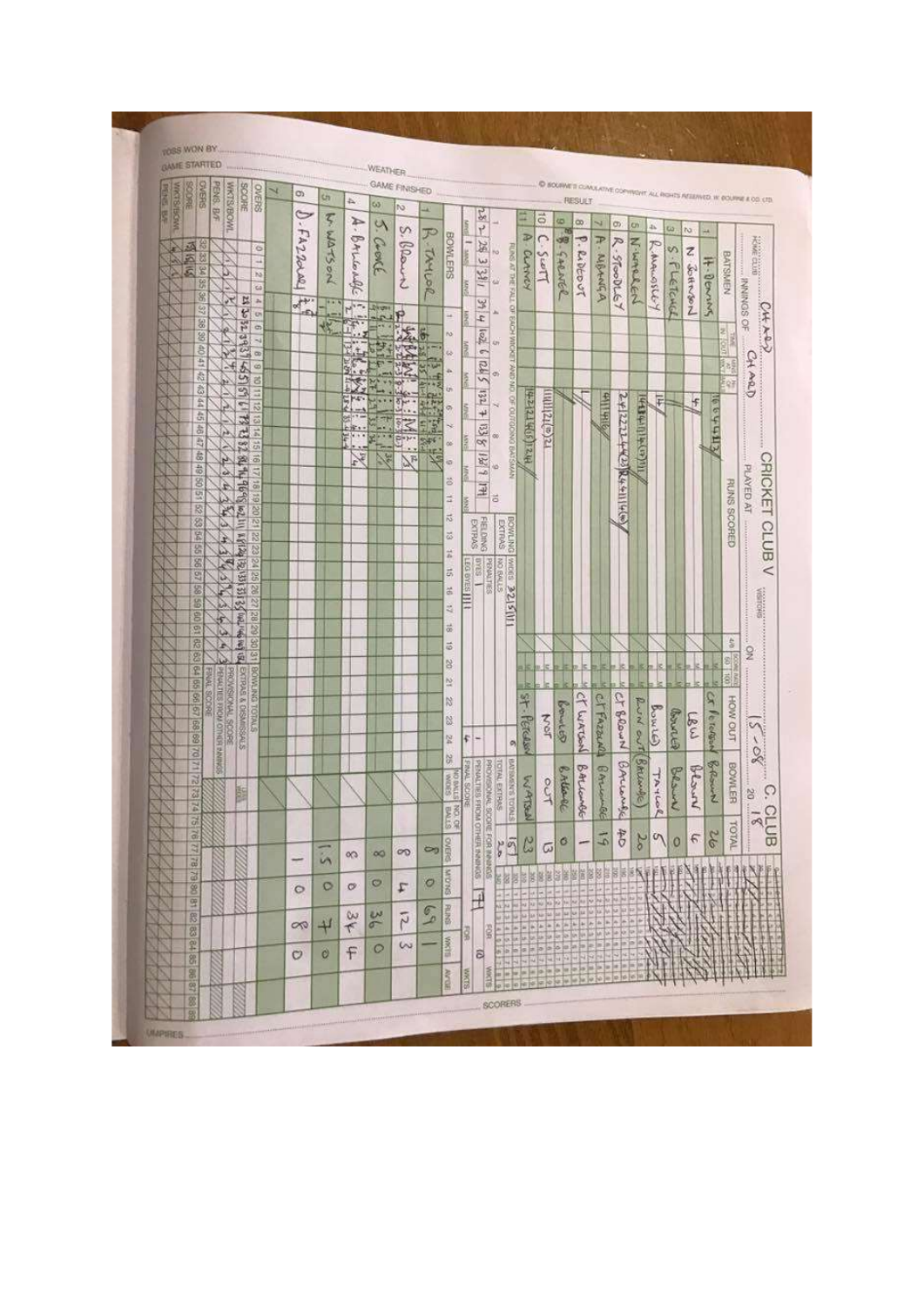## Tour Runs and Wickets

| <b>Mervs</b>           |                    |               |                   |                      |                |                 |               |      |              |
|------------------------|--------------------|---------------|-------------------|----------------------|----------------|-----------------|---------------|------|--------------|
| <b>Masters</b><br>2018 |                    |               |                   |                      |                |                 |               |      |              |
|                        | 160 vs<br>4/162    | 224 vs<br>189 | 8/171 vs<br>3/172 | $ 4/169$ vs<br>1/171 | 152 vs<br>1/71 | 222 vs<br>7/224 | 206 vs<br>171 |      |              |
| <b>Stats</b>           | Loss               | win           | loss              | loss                 | wash<br>out    | loss            | win           |      |              |
|                        | vs North<br>London | Shenley<br>СC | Oxford<br>Downs   | Swindon              | Goring         | Congsbury       | Chard         |      |              |
| <b>Batting</b>         |                    |               |                   |                      |                |                 |               | Runs | Ave          |
| D Fazzalora            | 26                 | 2             | 5                 | 12                   | 12             | 6               | 0             | 63   | 9.00         |
| L McGrath              | 28                 | o             | 7                 | $\overline{7}$       | 50             | 11              | 24            | 127  | 18.14        |
| A Porra                | O                  | 0             | 0                 | $55*$                | 4              | $1*$            | 34            | 94   | 18.8         |
| T Balcombe             | 25                 | 42            | 8                 | 4                    | O              | 23              | 26            | 128  | 18.28        |
| S Brown                | 7                  | 16            | $67*$             | 81                   | 0*             | $7*$            | 52            | 230  | 57.5         |
| <b>G</b> Rowe          | 4                  |               | 12                |                      | 0              | 12              |               | 28   | 7.00         |
| R Petersen             | $\mathbf{1}$       | 55            | 23                |                      | 17             | 55              | $\mathbf 1$   | 152  | 25.33        |
| W Watson               | $32*$              | 3             | 3                 |                      | $\overline{2}$ | 26              | 9             | 75   | 15.00        |
| J Cooke                | 18                 |               |                   |                      |                |                 |               | 18   | 18.00        |
| H Young                | 3                  | O             | 4                 |                      | 41             |                 | $20*$         | 68   | 17.00        |
| D Stuart               | $\overline{1}$     | $0^*$         |                   | lo*                  | 8              |                 |               | g    | 4.50         |
| R Taylor               |                    | 13            | 0*                |                      | 7              | 19              | $5*$          | 44   | 14.66        |
| T Hughes               |                    | 63*           |                   |                      |                |                 |               | 63   | <b>NA</b>    |
| L Balcombe             |                    |               |                   |                      |                | 24              |               | 24   | 24.00        |
|                        |                    |               |                   |                      |                |                 |               |      |              |
| <b>Bowling</b>         |                    |               |                   |                      |                |                 |               |      |              |
| T Hughes               | 0/40               | 0/30          |                   |                      |                |                 |               | 0/70 | <b>NA</b>    |
| D Stuart               | 1/35               | 2/40          |                   |                      | 0/16           |                 |               | 3/91 | 30.33        |
| S Brown                | 0/13               | 4/18          |                   |                      | 0/5            | 1/11            | 3/12          | 8/59 | 7.37         |
| H Young                | 0/8                | 1/31          |                   | 0/8                  |                |                 |               | 1/47 | 47.00        |
| R Taylor               | 0/29               |               | 1/37              | 0/46                 | 0/12           | 0/28            | 1/69          |      | 2/221 110.50 |
| W Watson               | 3/27               | 1/41          | 0/17              | 1/28                 | 0/19           | 1/47            | 0/7           |      | 6/186 31.00  |
| S Rose                 |                    | 1/16          |                   |                      |                |                 |               | 1/16 | 16.00        |
| T Sephton              |                    |               | 0/29              |                      |                |                 |               | 0/29 | <b>NA</b>    |
| T Balcombe             |                    |               | 1/27              | 0/12                 | 0/5            | 2/58            | 4/34          |      | 7/136 19.42  |
| D Fazzalora            |                    |               | 0/18              | 0/35                 |                | 1/5             | 0/8           | 1/66 | 66.00        |
| A Porra                |                    |               | 1/34              | 0/9                  |                |                 |               | 1/43 | 43.00        |
| <b>G</b> Rowe          |                    |               |                   | 0/30                 |                |                 |               | 0/30 | <b>NA</b>    |
| J Cooke                |                    |               |                   |                      | 1/13           |                 | 0/36          | 1/49 | 49.00        |
| L Balcombe             |                    |               |                   |                      |                | 1/29            |               | 1/29 | 29.00        |